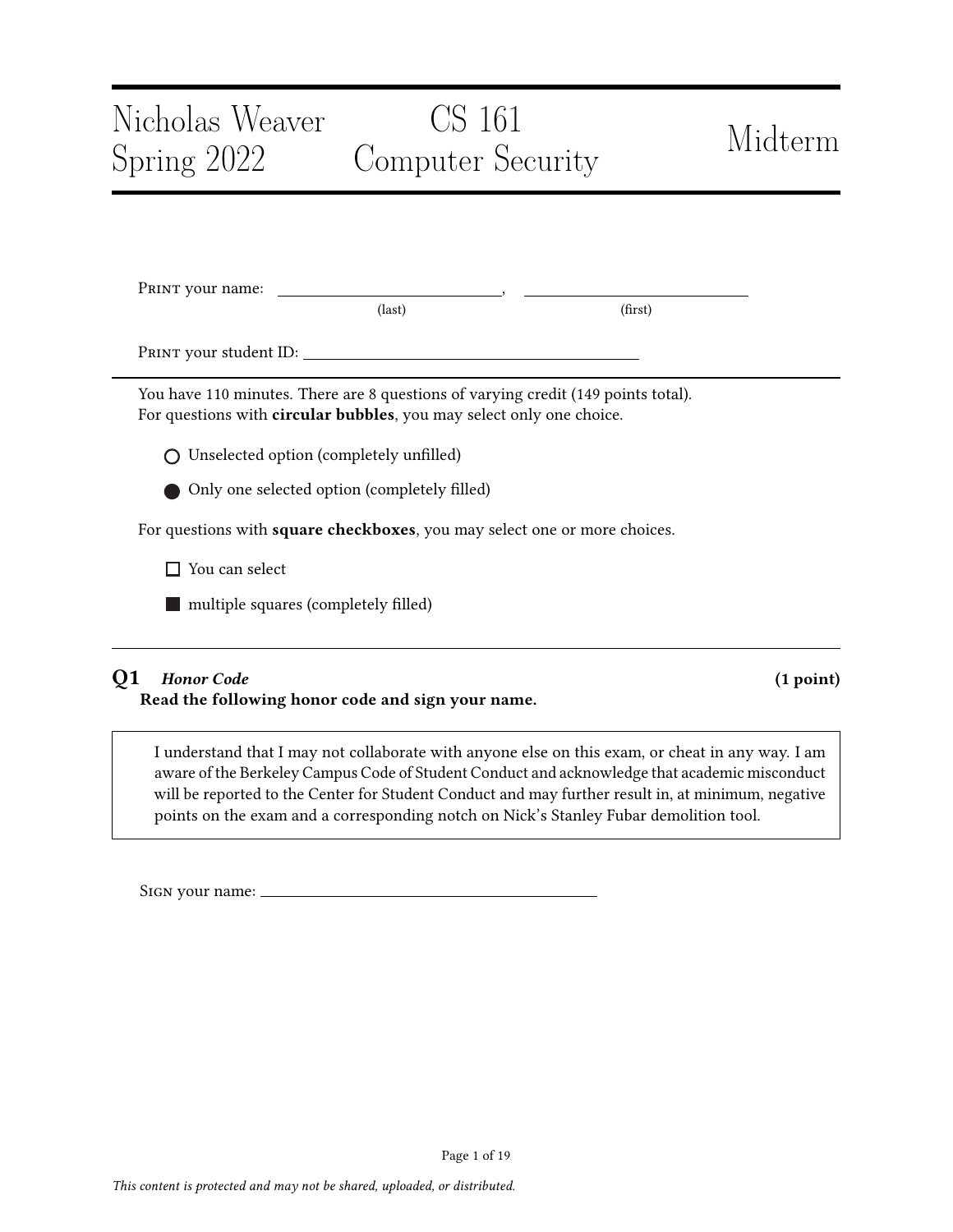### $Q2$  True/false (30 point) (30 point)

Each true/false is worth 2 points.

- Q2.1 True or False: In a big-endian system, consecutive bytes are written from high to low addresses, rather than from low to high addresses.
	- $\bigcap$  True  $\bigcap$  False
- Q2.2 True or False: It's impossible to reseed a secure PRNG with an input that would cause it to lose entropy.
	- O TRUE O FALSE
- Q2.3 True or False: If an attacker compromises the internal state of a secure PRNG, and then the PRNG is reseeded with a high-entropy input that the attacker doesn't know, the attacker is no longer able to predict future outputs of the PRNG.
	- O TRUE 
	SALSE
- Q2.4 True or False: Using a memory safe language is the only way to defend against all serialization vulnerabilities.
	- $\bigcap$  True  $\bigcap$  False
- Q2.5 Consider the following symmetric encryption scheme for encrypting and decrypting messages:  $\mathsf{Enc}(K, M) = M^K$ , and  $\mathsf{Dec}(K, C) = C^{\frac{1}{K}}$ . Assume that the key  $K$ , message  $M$ , and ciphertext C are positive integers.

True or False: This scheme is IND-CPA secure.

- $\bigcap$  True  $\bigcap$  False
- Q2.6  $\overline{\ }$  True or F $\overline{A}$ Lase: In Diffie-Hellman, an attacker who sees  $g^a \bmod p$  and  $b$  has enough information to learn the shared secret.
	- O TRUE O FALSE
- Q2.7 True or False: A secure block cipher will always map the same input to multiple outputs, since passing the same plaintext through a block cipher will yield different ciphertexts.

O TRUE O FALSE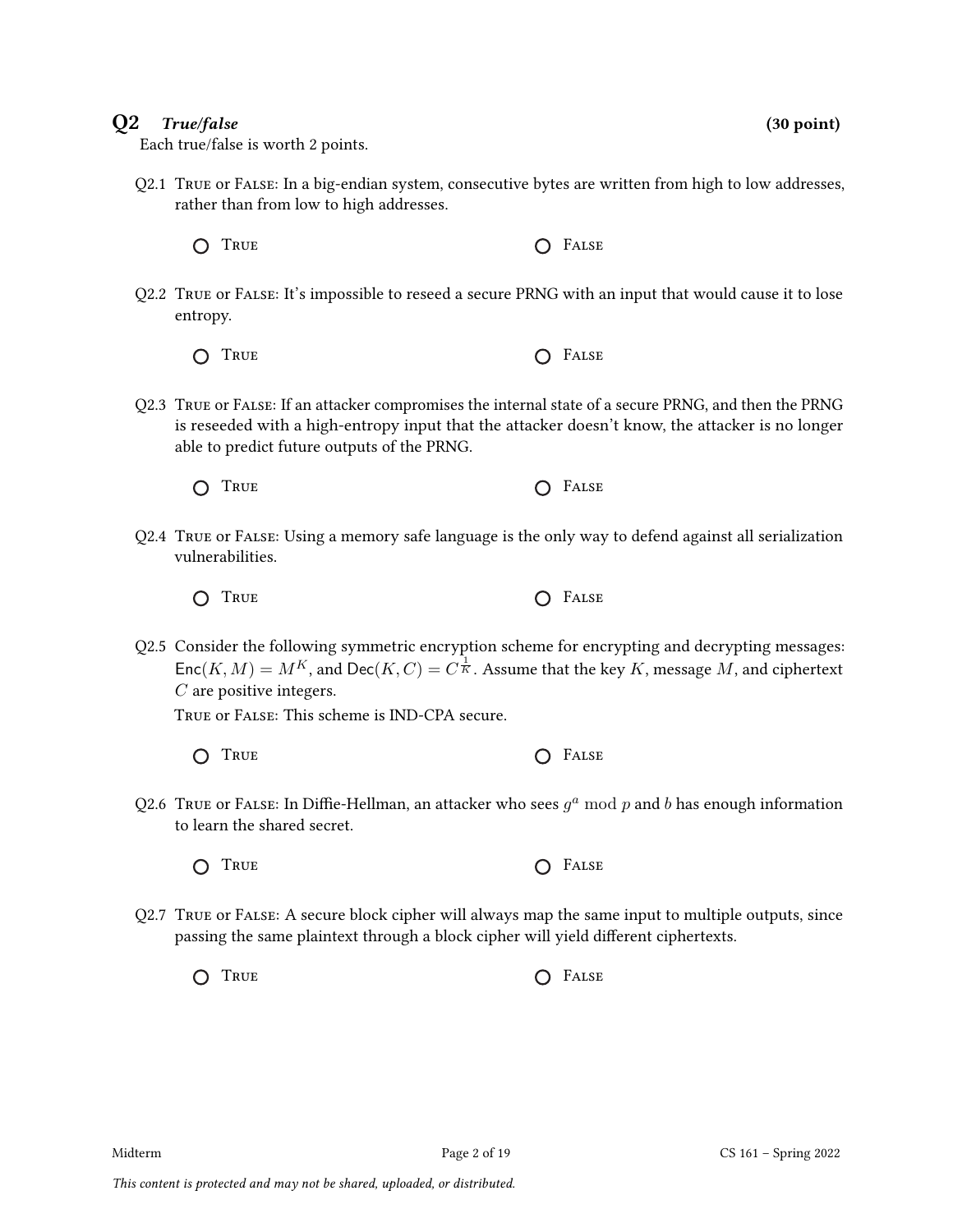- Q2.8 EvanBot designs a new variant of Diffie-Hellman that requires a second public parameter  $q_2$ . EvanBot's scheme is secure using any constant, but everyone must use the same constant. TRUE or FALSE: EvanBot should explain to everyone how  $g_2$  is generated.
	- O TRUE O FALSE
- Q2.9 During a rocket launch, the launch mechanism depends on the precise positioning of the Earth and the local weather at launch time.

True or False: A possible communications delay between a weather beacon located on the ground and the rocket launch mechanism may present a time-of-check-to-time-of-use issue.

- $\bigcap$  True  $\bigcap$  False
- Q2.10 Consider a modification to the one-time pad scheme for encrypting a fixed-size message  $M$  using a secret key  $K$  and initialization vector  $IV$ , as described by the following algorithm:

$$
C = (IV, K \oplus M \oplus \text{SHA-256}(IV))
$$

TRUE or FALSE: If we choose a unique, random  $IV$  each time we encrypt a message, then this scheme is IND-CPA secure even when we reuse a key  $K$ .

 $\bigcap$  True  $\bigcap$  False

Q2.11 True or False: Defense in depth is recommended when protecting legacy C code from memory safety vulnerabilities.

$$
\bigcirc
$$
 True 
$$
\bigcirc
$$
 False 
$$
\bigcirc
$$
 False

Q2.12 Consider a development tool where developers are prompted with two options when setting up a new project: a memory-unsafe language (the default option) and a memory-safe language. True or False: This is a violation of Shannon's Maxim.

True False

Q2.13 Alice wants to verify that a public key,  $PK_B$ , belongs to Bob, and she knows that the public key  $PK_{CA}$  belongs to a trusted certificate authority. She receives a message from Bob:  $\{$ <sup>"</sup> $PK_B$  belongs to Bob"}<sub>SK<sup>-1</sup>.</sub>

TRUE OF FALSE: Alice can now trust that  $PK_B$  belongs to Bob.

O TRUE O FALSE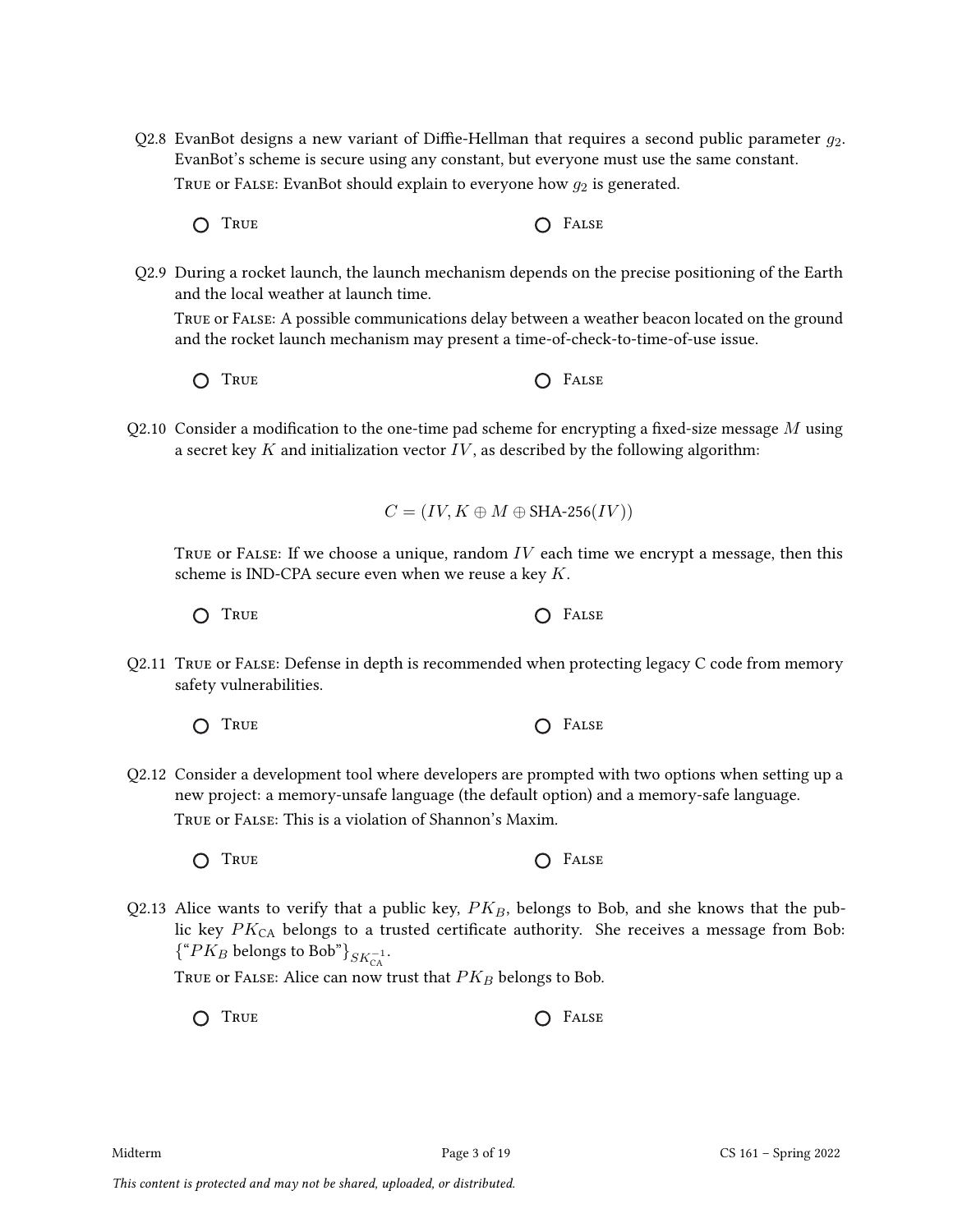- Q2.14 Alice wants to verify that a public key,  $PK_B$ , belongs to Bob, and she knows that the public key  $PK_{\mathrm{CA}}$  belongs to a trusted certificate authority. She receives a message from Mallory (whose public key is  $PK_M$ ):  $\left\{ \{``PK_B \text{ belongs to Bob"} \}_{SK_{\mathsf{CA}}^{-1}} \right\}_{SK_M^{-1}}$ . TRUE or FALSE: Alice can now trust that  $\mathcal{P} K_{\mathcal{B}}$  belongs to Bob.
	- O TRUE O FALSE
- Q2.15 TRUE or FALSE: Salting password hashes with an  $n$ -bit salt increases the difficulty of conducting an offline, brute-force attack on all users by a factor of  $n$ . Assume that each hash computation itself runs in constant time.
	- O TRUE O FALSE
- Q2.16 (0 points) True or False: Batman is EvanBot.

| O TRUE | $\bigcap$ FALSE |
|--------|-----------------|
|        |                 |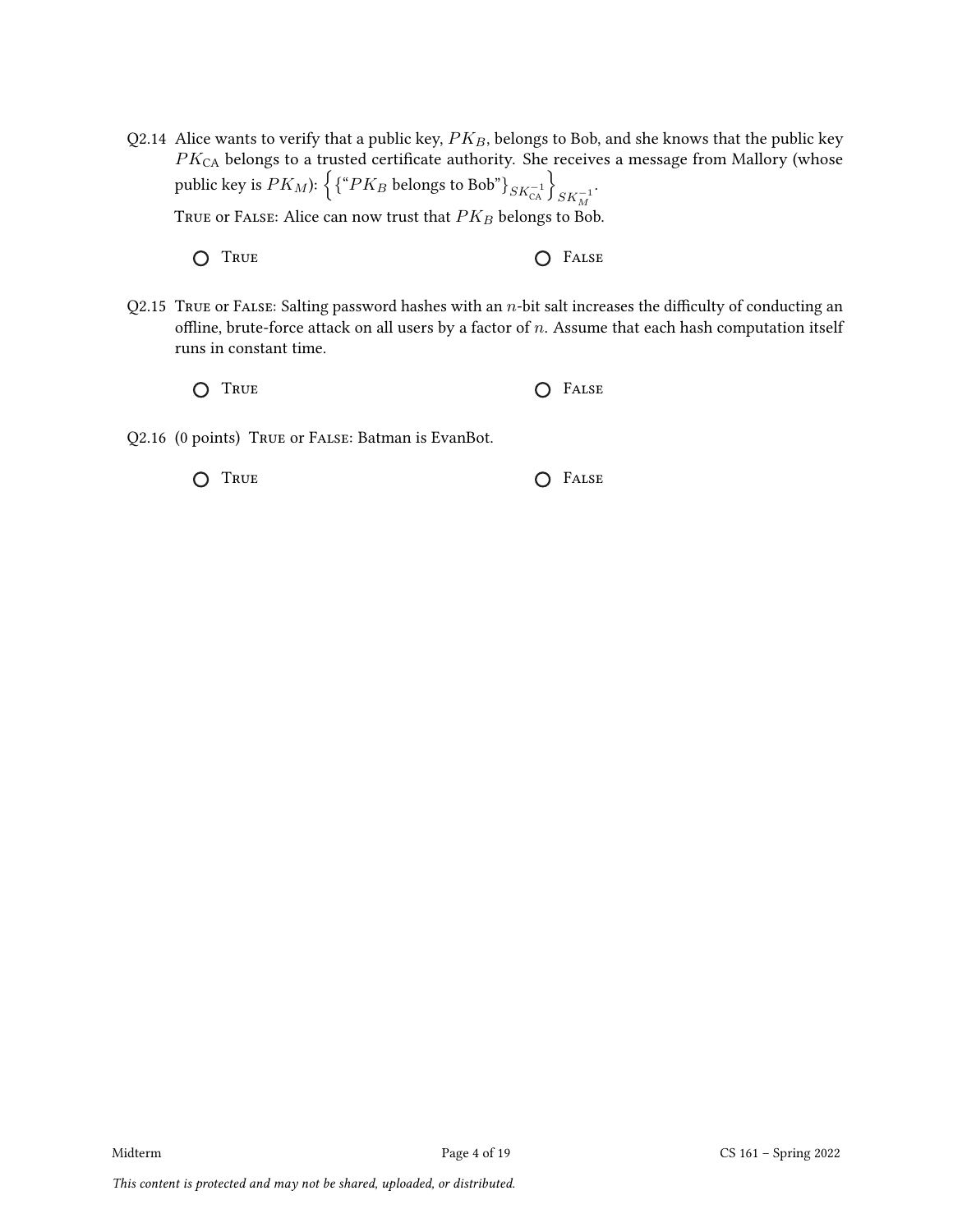### Q3 The Joker's Schemes (17 point)

The Joker has decided to evaluate the following encryption scheme. Assume the block cipher uses an n-bit block size, and the scheme uses a  $2n$ -bit  $IV = IV_1 || IV_2$ , where  $IV_1$  and  $IV_2$  are each n bits:

$$
C_1 = P_1 \oplus E_K(IV_1)
$$
  
\n
$$
C_2 = P_2 \oplus E_K(IV_2 \oplus C_1)
$$
  
\n
$$
C_i = P_i \oplus E_K(C_{i-2} \oplus C_{i-1})
$$

Assume that the IV is sent along with the ciphertext in all instances.

Clarification issued during exam: Assume all IVs are generated per message.

- Q3.1 (2 points) Write a formula to decrypt  $P_i$  (for  $i > 2$ ) using this scheme.
- Q3.2 (4 points) Is this scheme IND-CPA secure with a randomly generated IV? If you put yes, provide a brief justification (no formal proof necessary). If you put no, provide a strategy to win the IND-CPA game with probability greater than  $\frac{1}{2}$ .

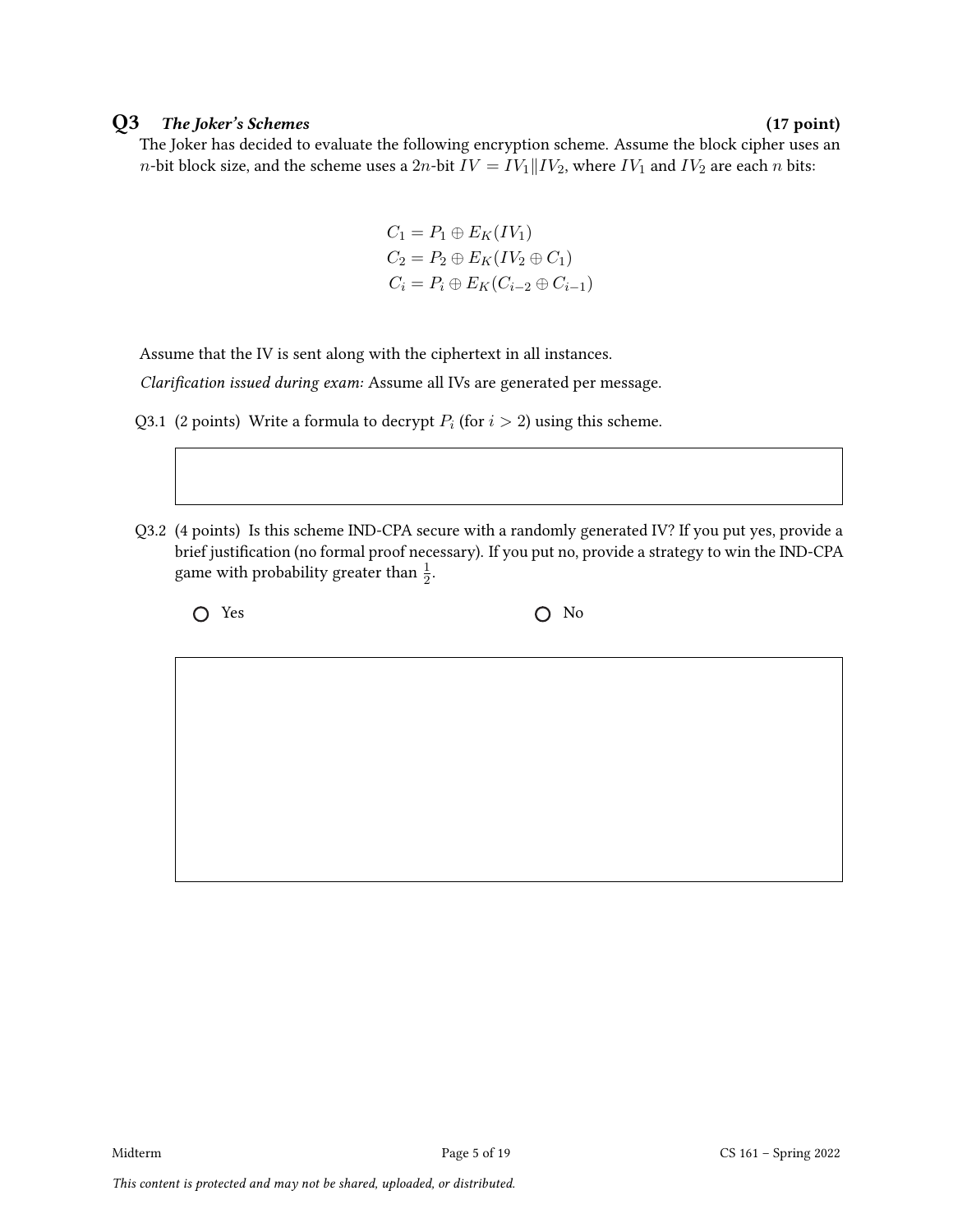- Q3.3 (4 points) Which of the following methods of choosing  $IV$  results in an IND-CPA secure scheme? Select all that apply.
	- $IV = 0^{2n}$  (the bit 0 repeated 2n times)
	- $\Box$   $IV = H(i)$ , where i is a monotonically increasing counter that increments for each message and  $H$  is a cryptographic hash function that outputs  $2n$  bits
	- $\Box$   $IV = IV_1 || IV_2$ , where  $IV_1$  is a randomly chosen, *n*-bit number and  $IV_2 = 0^n$
	- $IV = IV_1$  || $IV_2$ , where  $IV_1 = 0^n$  and  $IV_2$  is a randomly chosen, *n*-bit number
	- $\Box$  None of the above
- Q3.4 (4 points) The Joker encrypts a 5-block long message and sends it to the Mob. Batman intercepts the encrypted message and changes the second block of the cipher text  $C_2$ . Which of the following blocks of plaintext no longer decrypts to its original value? Select all that apply.

| $\Box$ $P_1$ | $\Box$ $P_3$ | $\Box$ $P_5$             |
|--------------|--------------|--------------------------|
| $\Box$ $P_2$ | $\Box$ $P_4$ | $\Box$ None of the above |

- Q3.5 (3 points) Which of the following statements are true about this encryption scheme? Select all that apply.
	- $\Box$  Encryption is parallelizable
	- $\Box$  Decryption is parallelizable
	- If  $\overline{C}$  is the ciphertext of  $M$ , then  $\overline{C'} = \overline{C} \oplus x$  decrypts to the plaintext  $M \oplus x$
	- $\Box$  None of the above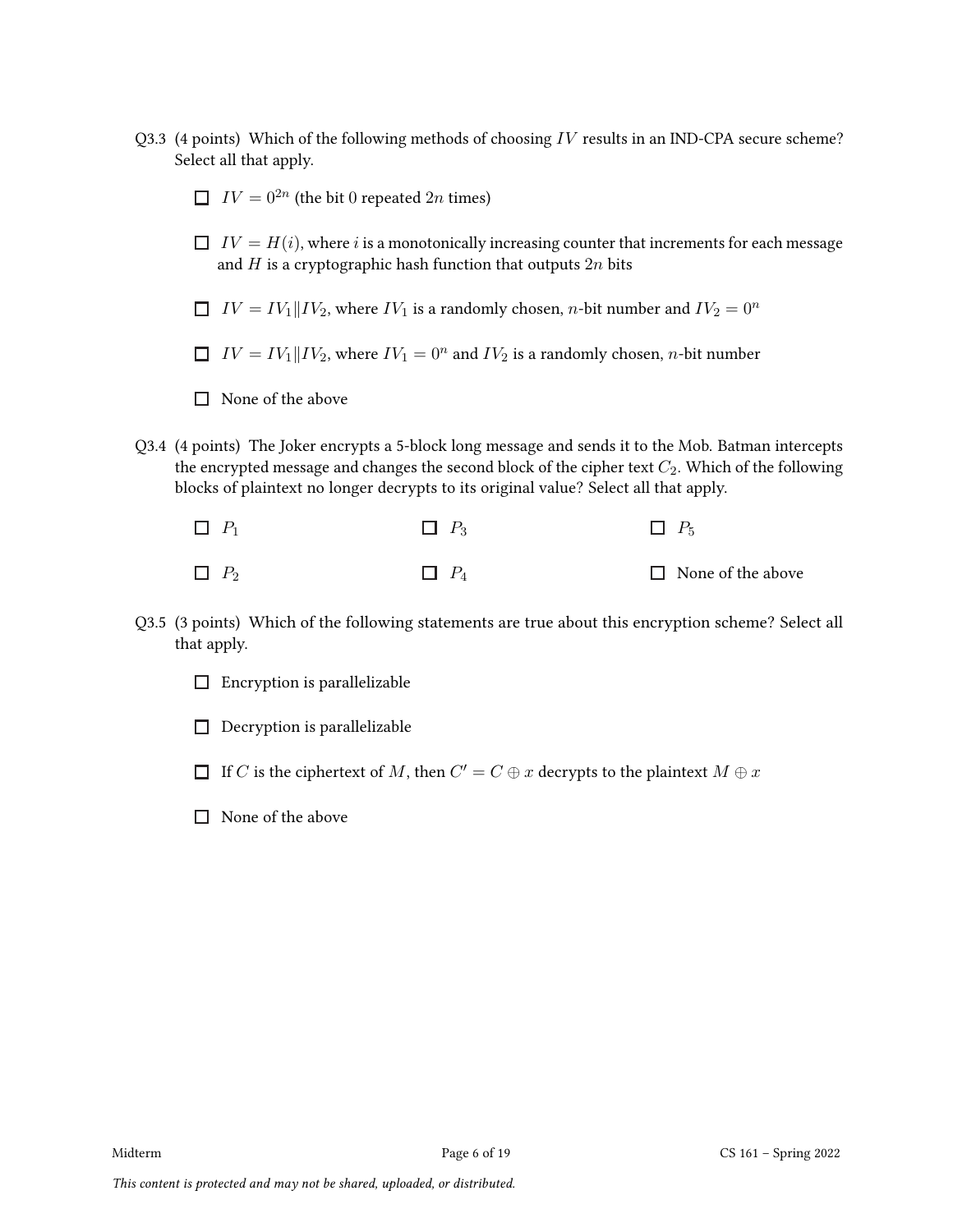## $Q4$  The Red Hood (15 point)

Jason Todd decides to launch a communications channel in order to securely communicate with the Red Hood Gang over an insecure channel. Jason wants to test different schemes in his attempt to attain confidentiality and integrity.

Notation:

- $M$  is the message Jason sends to the recipient.
- $K_1, K_2$ , and  $K_3$  are secret keys known to only Jason and the recipient.
- ECB, CBC, and CTR represent block cipher encryption modes for a secure block cipher.
- Assume that CBC and CTR mode are called with randomly generated IVs.
- $\bullet$  *H* is SHA2, a collision-resistant, one-way hash function.
- HMAC is the HMAC construction from lecture.

Decide whether each scheme below provides confidentiality, integrity, both, or neither. For all question parts, the ciphertext is the value of  $C$ ; t is a temporary value that is not sent as part of the ciphertext.

Q4.1 (3 points)

$$
t = \text{CBC}(K_1, M)
$$
  $C_1 = \text{ECB}(K_2, t)$   $C_2 = \text{HMAC}(K_3, t)$   $C = (C_1, C_2)$ 

- Confidentiality only
- $\bigcirc$  Integrity only
- $\bigcirc$  Both confidentiality and integrity
- $\bigcirc$  Neither confidentiality nor integrity

Q4.2 (3 points)

$$
t = \text{ECB}(K_1, M)
$$
  $C_1 = \text{CBC}(K_2, t)$   $C_2 = \text{HMAC}(K_3, t)$   $C = (C_1, C_2)$ 

 $\bigcap$  Confidentiality only

 $\bigcap$  Integrity only

- $\bigcirc$  Both confidentiality and integrity
- $\bigcap$  Neither confidentiality nor integrity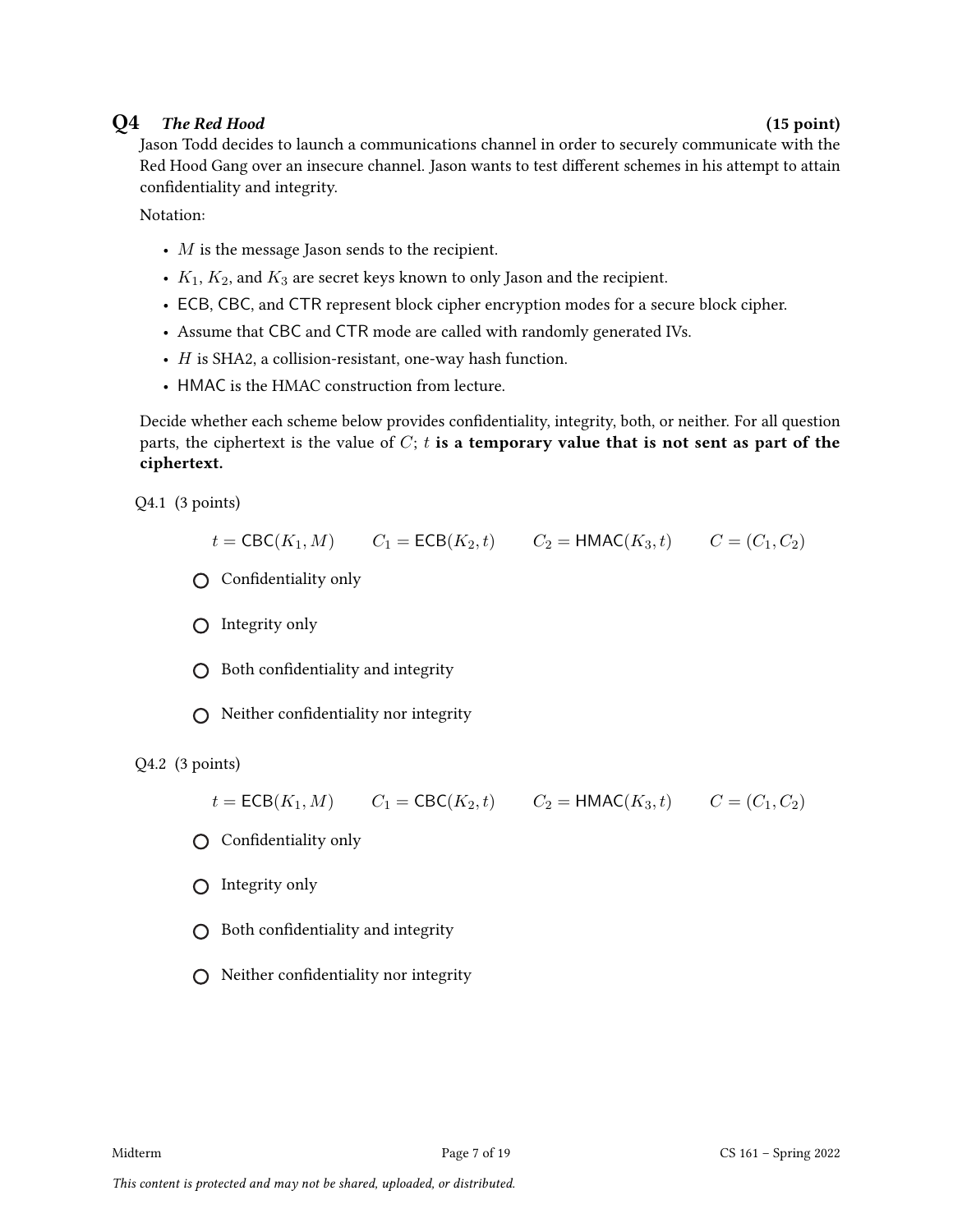Q4.3 (3 points)

$$
C_1 = \text{ECB}(K_1, M) \qquad \qquad C_2 = H(K_2 \| C_1) \qquad \qquad C = (C_1, C_2)
$$

- Confidentiality only
- $\bigcap$  Integrity only
- $\bigcirc$  Both confidentiality and integrity
- $\bigcirc$  Neither confidentiality nor integrity
- Q4.4 (3 points) For this subpart only, assume that  $i$  a monotonically, increasing counter incremented per message.

$$
C_1 = \text{CTR}(K_1, M)
$$
  $C_2 = \text{HMAC}(i, H(C_1))$   $C = (C_1, C_2)$ 

Clarification issued during exam: Assume that the counter, i, starts at 0.

- Confidentiality only
- $O$  Integrity only
- $\bigcap$  Both confidentiality and integrity
- $\bigcirc$  Neither confidentiality nor integrity
- Q4.5 (3 points) For this subpart only, assume that the block size of block cipher is n, the lengths of  $K_1$ and  $K_2$  are n, the length of M must be  $2n$ , and the length of the hash produced by H is  $2n$ .

$$
C_1 = \text{CBC}(K_1, K_2)
$$
  $C_2 = M \oplus C_1 \oplus H(C_1)$   $C = (C_1, C_2)$ 

- Confidentiality only
- Integrity only
- $\bigcirc$  Both confidentiality and integrity
- $\bigcirc$  Neither confidentiality nor integrity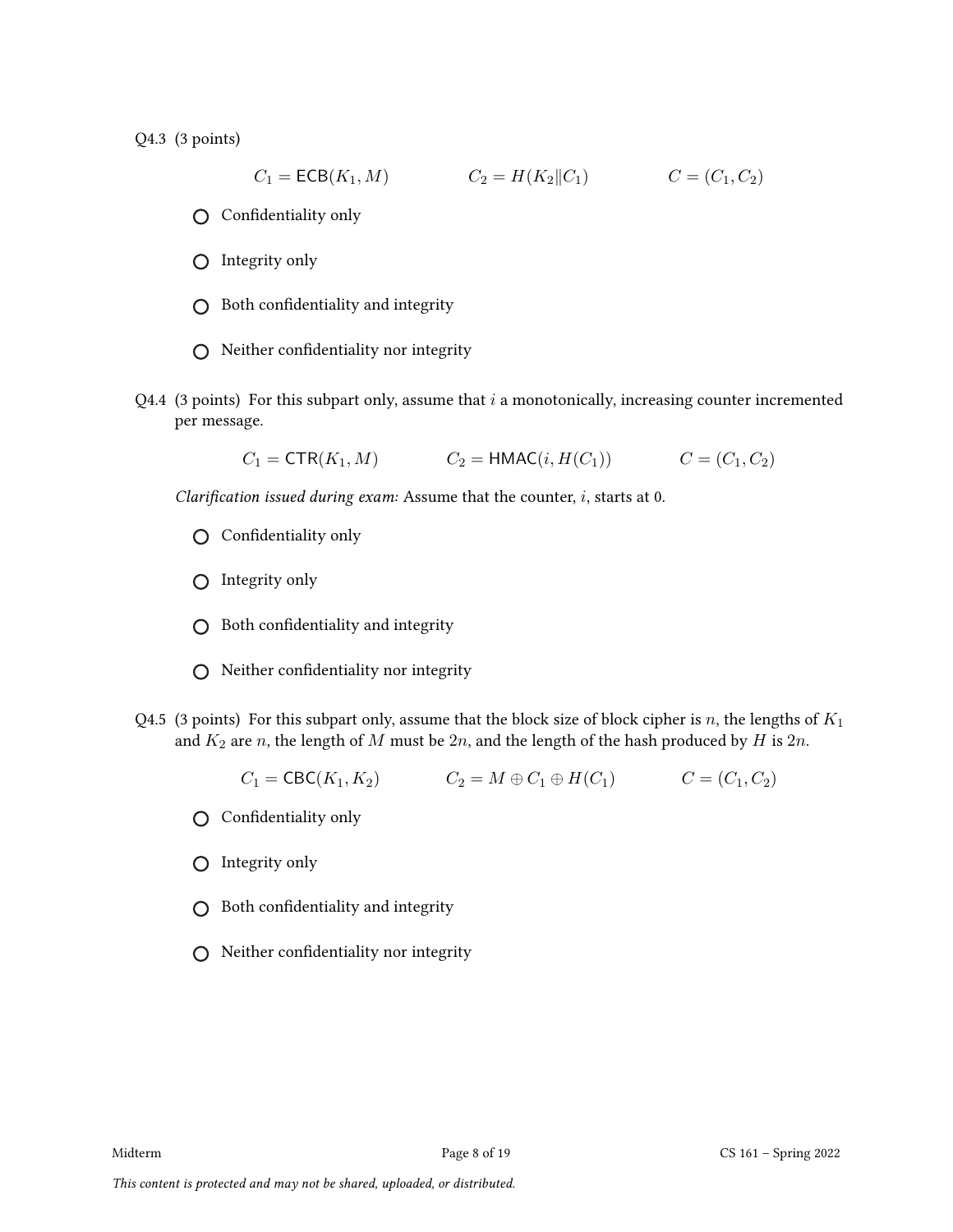### $Q5$  Ra's Al Gamal (10 point)

Recall the ElGamal scheme from lecture:

- KeyGen $() = (b, B = g^b \bmod p)$
- Enc $(B, M) = (C_1 = g^r \bmod p, C_2 = B^r \times M \bmod p)$
- Q5.1 (3 points) Is the ciphertext  $(C_1, C_2)$  decryptable by someone who knows the private key b? If you answer yes, provide a decryption formula. You may use  $C_1$ ,  $C_2$ , b, and any public values.

$$
\bigcirc \quad \text{Yes} \qquad \qquad \bigcirc \quad \text{No}
$$

Q5.2 (4 points) Consider an adversary that can efficiently break the discrete log problem. Can the adversary decrypt the ciphertext  $(C_1, C_2)$  without knowledge of the private key? If you answer yes, briefly state how the adversary can decrypt the ciphertext.

| $O$ No |
|--------|
|        |

Q5.3 (3 points) Consider an adversary that can efficiently break the Diffie-Hellman problem. Can the adversary decrypt the ciphertext  $(C_1, C_2)$  without knowledge of the private key? If you answer yes, briefly state how the adversary can decrypt the ciphertext.

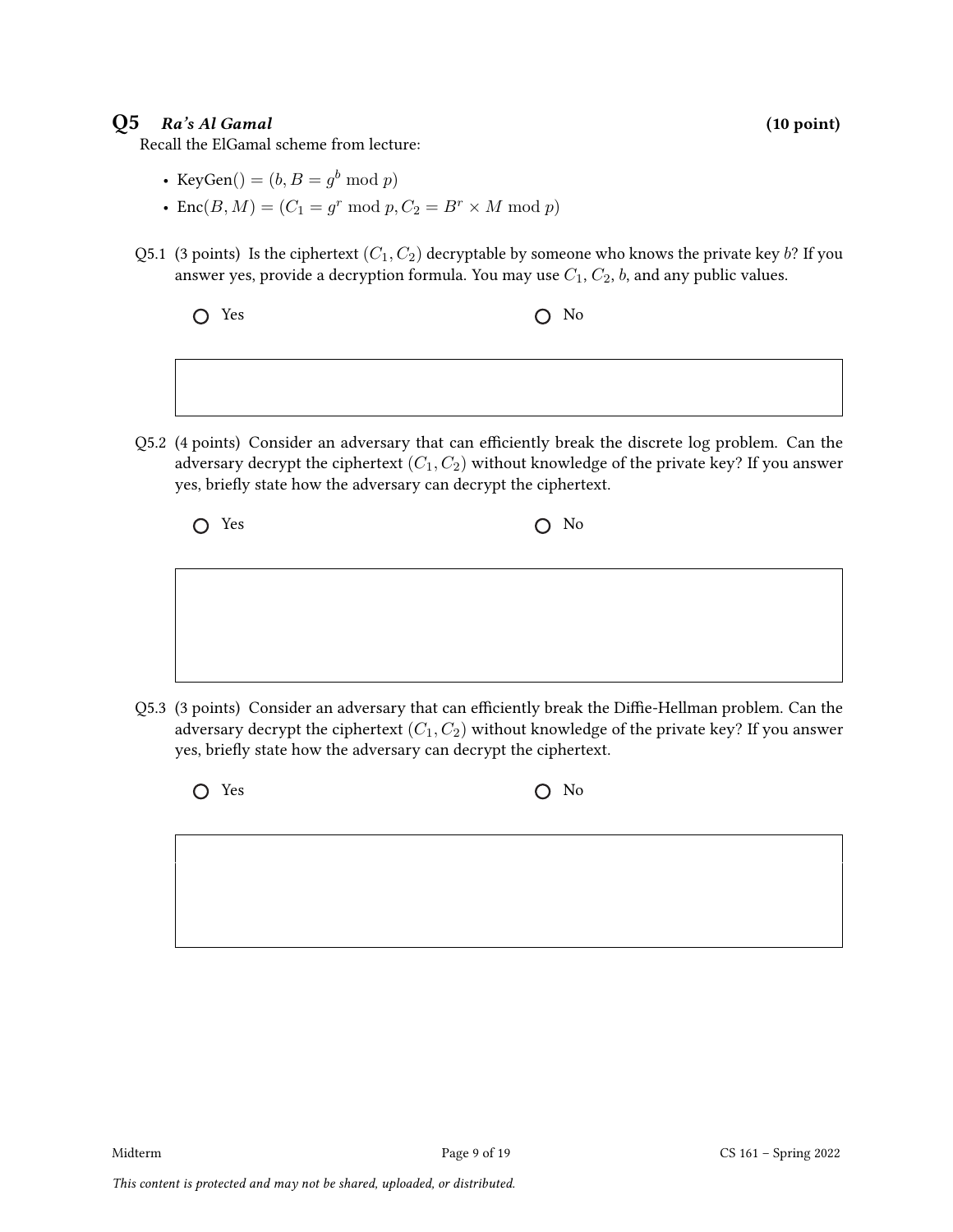### Q6 Probability of MANBAT (21 point)

Consider the following vulnerable C code:

```
1 void unsafe () {
2 char buffer [8];
3 \qquad gets (buffer);
4 }
5
6 int main (void) {
7 unsafe ();
8 return 0;
9 }
```
Assume that there is no compiler padding or additional saved registers in all subparts. Also assume that SHELLCODE represents 8-byte shellcode.

You run this code in GDB once and discover that the address of buffer is 0x3a9d2800.

Q6.1 (3 points) Suppose that no memory safety defenses are enabled. Which of the following exploits would cause shellcode to execute? Select all that apply.

 $\Box$  'A' \* 12 + '\x10\x28\x9d\x3a' + SHELLCODE  $\Box$  SHELLCODE + 'A' \* 4 + '\x00\x28\x9d\x3a'  $\Box$  'A' \* 4 + SHELLCODE + '\x04\x28\x9d\x3a'  $\Box$  None of the above

For the rest of this question, if ASLR is enabled, each segment of memory is exactly 0x10000 bytes long, and each starting address always has 0x0000 as the lower (least significant) bits and has 16 random upper (most significant) bits. For example, the stack segment might be located between addresses 0x3a9d0000 to 0x3a9e0000, but it will not be located between addresses 0x3a9d0100 to 0x3a9e0100, because the bottom 16 bits are not all zeros.

With ASLR enabled, you run the program in GDB three times and print the address of buffer each time. You see the following addresses: 0xef062800, 0x2aec2800, and 0x10702800.

Q6.2 (3 points) Suppose that ASLR is enabled, and no other memory safety defenses are enabled. Consider the following exploit: 'A' \* 12 + '\x10\x28\x9d\x3a' + SHELLCODE.

What is the approximate probability that the above exploit will work on any given execution of the program?

 $O<sub>0</sub>$ 1/2 32  $1/2^{16}$  $1/2^4$  $O<sup>1/2</sup>$  $\bigcap$  1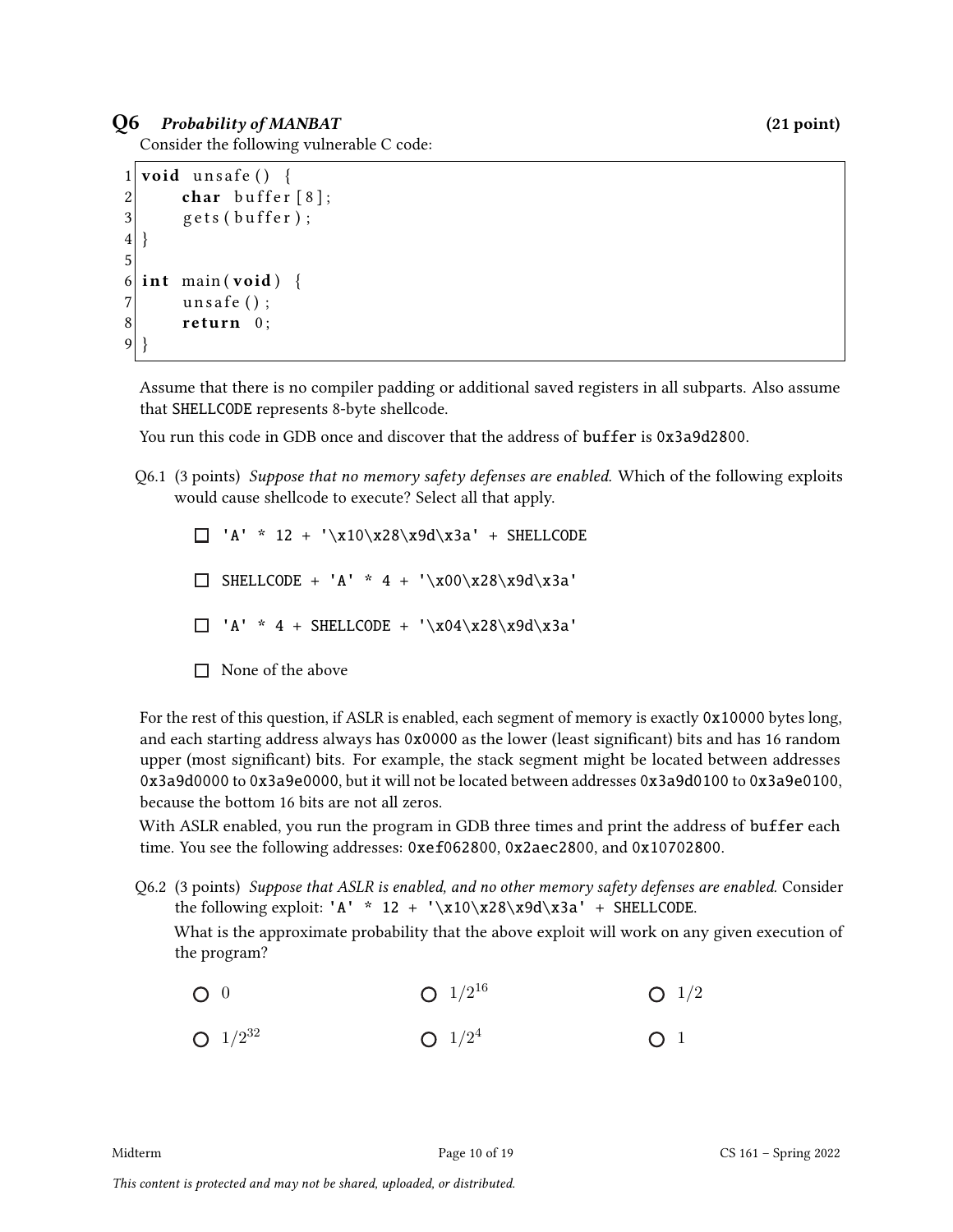- Q6.3 (3 points) Suppose that ASLR and stack canaries are enabled, and no other memory safety defenses are enabled. Assume that the stack canary is four completely random bytes (no null byte). Consider the following exploit: 'A' \*  $16 + \sqrt{x14\cdot28\cdot28}$  + SHELLCODE. What is the approximate probability that the above exploit will work on any given execution of the program?
	- $\bigcap$  0  $1/2^{16 \times 32}$ 1/2 48 1/2 32  $1/2^{16}$  $\bigcap$  1
- Q6.4 (4 points) Which of the following additional vulnerabilities in the code would increase the probability of success of your exploit from the previous part? Select all that apply. Clarification during exam: This question part has been dropped. Everyone will receive points on this question part.
	- $\Box$  A vulnerability that lets you read any memory in the program
	- $\Box$  A vulnerability that lets you read any memory from the stack only
	- $\Box$  A bug that causes one byte of the stack canary to always be 0x61
	- $\Box$  A null byte in the stack canary
	- $\Box$  None of the above
- Q6.5 (3 points) Suppose that ASLR, stack canaries, and non-executable pages are enabled, and no other memory safety defenses are enabled. Assume that the stack canary is four completely random bytes (no null byte).

Consider the following exploit: 'A' \* 16 + '\x14\x28\x9d\x3a' + SHELLCODE

What is the approximate probability that the above exploit will work on any given execution of the program?

- $O<sub>0</sub>$  $1/2^{48}$  $1/2^{16}$
- $1/2^{16 \times 32}$ 1/2 32  $O<sub>1</sub>$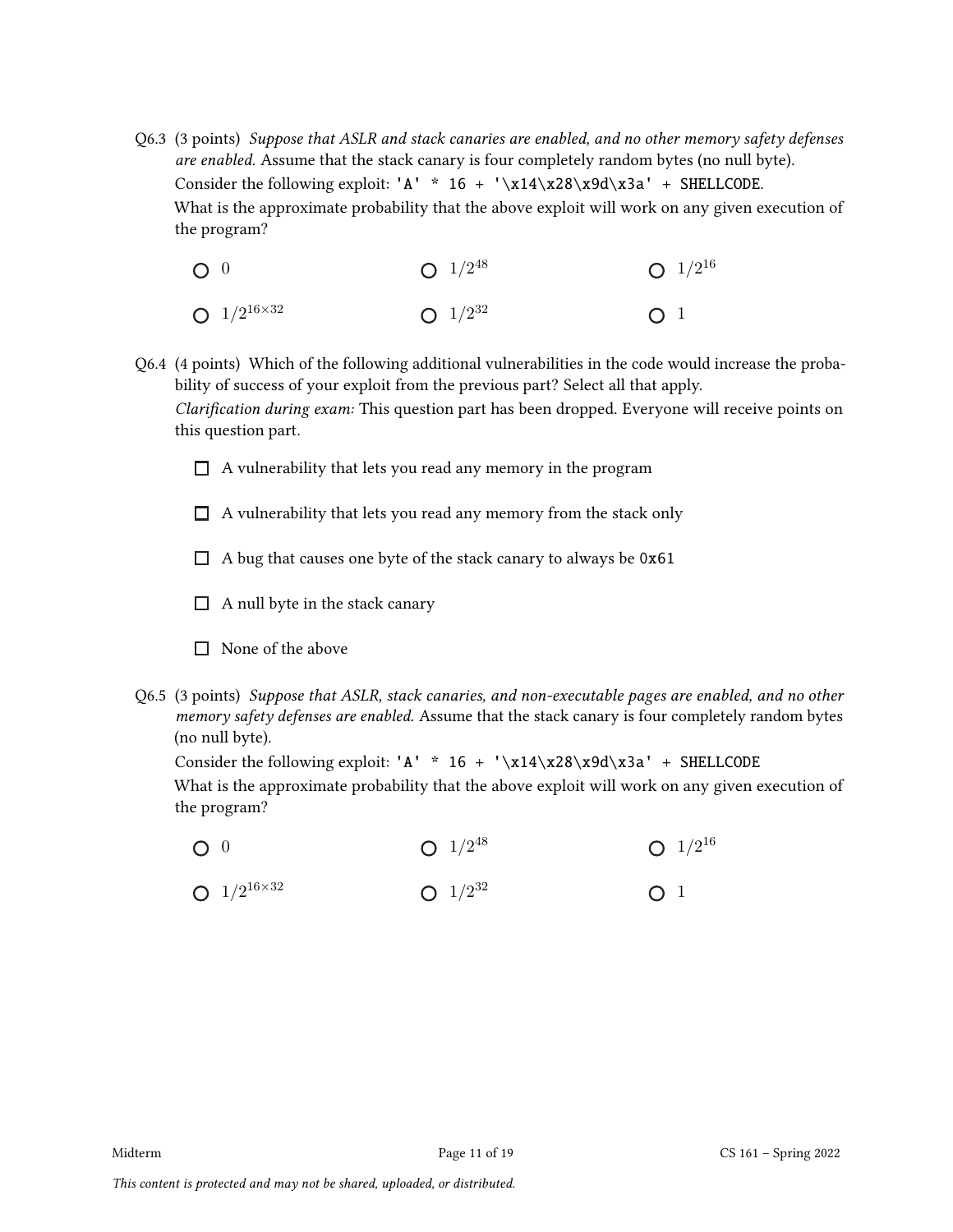Q6.6 (3 points) Consider the following modified version of the original code:

```
1 char buffer [8];
2
3 void unsafe () {
4 \text{ } gets (buffer);
5}
6<br>7
  int main (void) {
8 unsafe ();
9 return 0;
10}
```
Suppose that ASLR is enabled, and no other memory safety defenses are enabled. As before, you run GDB and discover that the address of buffer is 0x3a9d2800. Consider the following exploit: 'A' \* 12 + '\x10\x28\x9d\x3a' + SHELLCODE. What is the approximate probability that the above exploit will cause malicious shellcode to execute on any given execution of the program?

- $\bigcap$  0 1/2 32  $1/2^{16}$  $1/2^4$  $O<sub>1/2</sub>$  $\bigcap$  1
- Q6.7  $\,$  (2 points)  $\,$  Generally, if an exploit succeeds with probability  $1/2^{20}$ , an attacker might try the exploit  $2^{20}$  times until it succeeds. However, whether an attacker is willing to try  $2^{20}$  times depends on whether the code has a timeout after each failed attempt, and whether the code is even worth attacking in the first place.

Which security principle or example is most relevant to this situation?

- Least privilege
- $\bigcap$  Don't rely on security through obscurity
- Fail-safe defaults
- $\bigcirc$  Know your threat model
- Time-of-check to time-of-use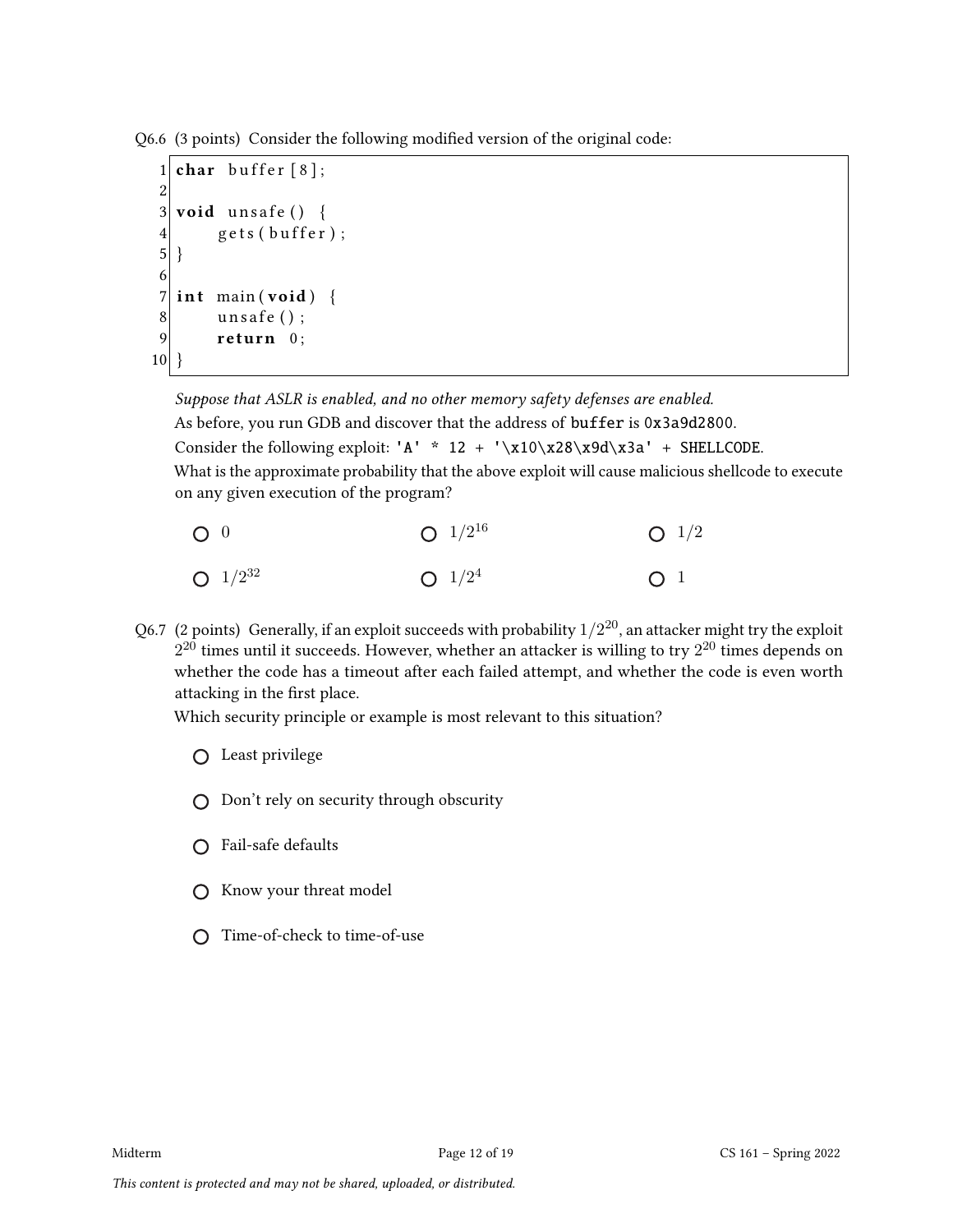# $Q7$  Robin (29 point)

Consider the following code snippet:

```
1 void robin (void) {
2 char buf [16];
3 int i:
4
5 if ( fread (ki, size of (int), 1, stdin)! = 1)
6 return;
7
8 if ( fgets (buf, size of (buf), stdin) == NULL)
9 return;
10
11 ___________
12 }
```
Clarification issued during exam: fread returns the number of members read. fgets returns NULL if an error occurs.

Clarification issued during exam: If you put "possible," writing "not needed" for a line means that any input to that line would work for the exploit.

Assume that:

- There is no compiler padding or additional saved registers.
- The provided line of code in each subpart compiles and runs.
- buf is located at memory address 0xffffd8d8
- Stack canaries are enabled, and all other memory safety defenses are disabled.
- The stack canary is four completely random bytes (no null byte).

For each subpart, mark whether it is possible to leak the value of the stack canary. If you put possible, provide an input to Line 5 and an input to Line 8 that would leak the canary. If the line is not needed for the exploit, you must write "Not needed" in the box.

Write your answer in Python 2 syntax (just like in Project 1).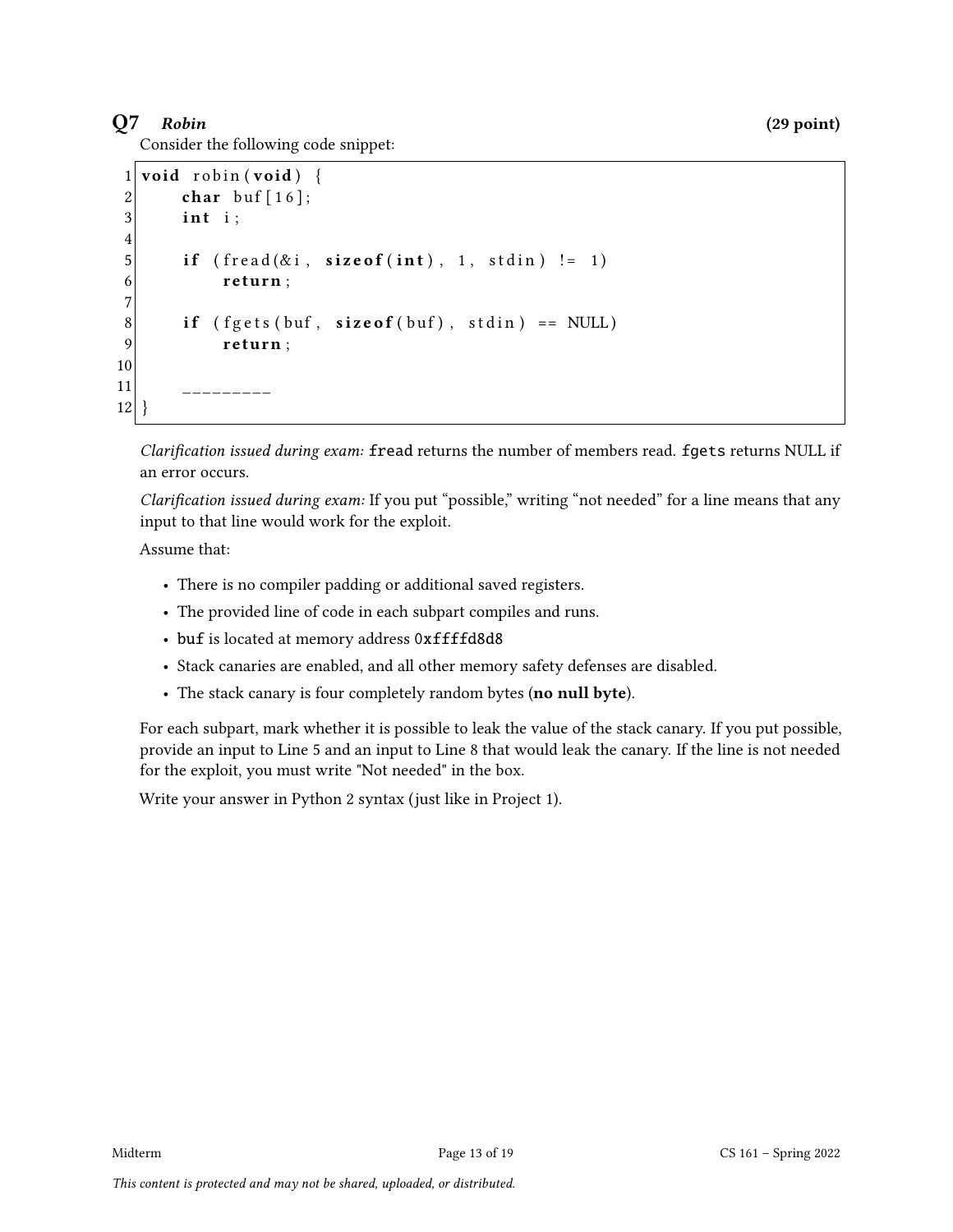Q7.1 (3 points) Line 11 contains printf("%x", buf[i]);. Clarification during exam: This question part has been dropped. Everyone will receive points on this question part.

|  | Possible<br>( )                                                                                                                                                                   | Not possible<br>◯                                               |  |  |  |
|--|-----------------------------------------------------------------------------------------------------------------------------------------------------------------------------------|-----------------------------------------------------------------|--|--|--|
|  | Line 5:                                                                                                                                                                           |                                                                 |  |  |  |
|  |                                                                                                                                                                                   |                                                                 |  |  |  |
|  | Line 8:                                                                                                                                                                           |                                                                 |  |  |  |
|  |                                                                                                                                                                                   |                                                                 |  |  |  |
|  | Q7.2 (3 points) Line 11 contains printf("%s", buf[i]);.<br>Clarification during exam: This question part has been dropped. Everyone will receive points on<br>this question part. |                                                                 |  |  |  |
|  | Possible<br>∩                                                                                                                                                                     | Not possible<br>∩                                               |  |  |  |
|  | Line 5:                                                                                                                                                                           |                                                                 |  |  |  |
|  |                                                                                                                                                                                   |                                                                 |  |  |  |
|  | Line 8:                                                                                                                                                                           |                                                                 |  |  |  |
|  |                                                                                                                                                                                   |                                                                 |  |  |  |
|  | Q7.3 (3 points) Line 11 contains gets (buf);                                                                                                                                      |                                                                 |  |  |  |
|  | Possible<br>$\bigcap$                                                                                                                                                             | Not possible<br>$\left( \begin{array}{c} 1 \end{array} \right)$ |  |  |  |
|  | Line 5:                                                                                                                                                                           |                                                                 |  |  |  |
|  |                                                                                                                                                                                   |                                                                 |  |  |  |
|  | Line 8:                                                                                                                                                                           |                                                                 |  |  |  |
|  |                                                                                                                                                                                   |                                                                 |  |  |  |
|  |                                                                                                                                                                                   |                                                                 |  |  |  |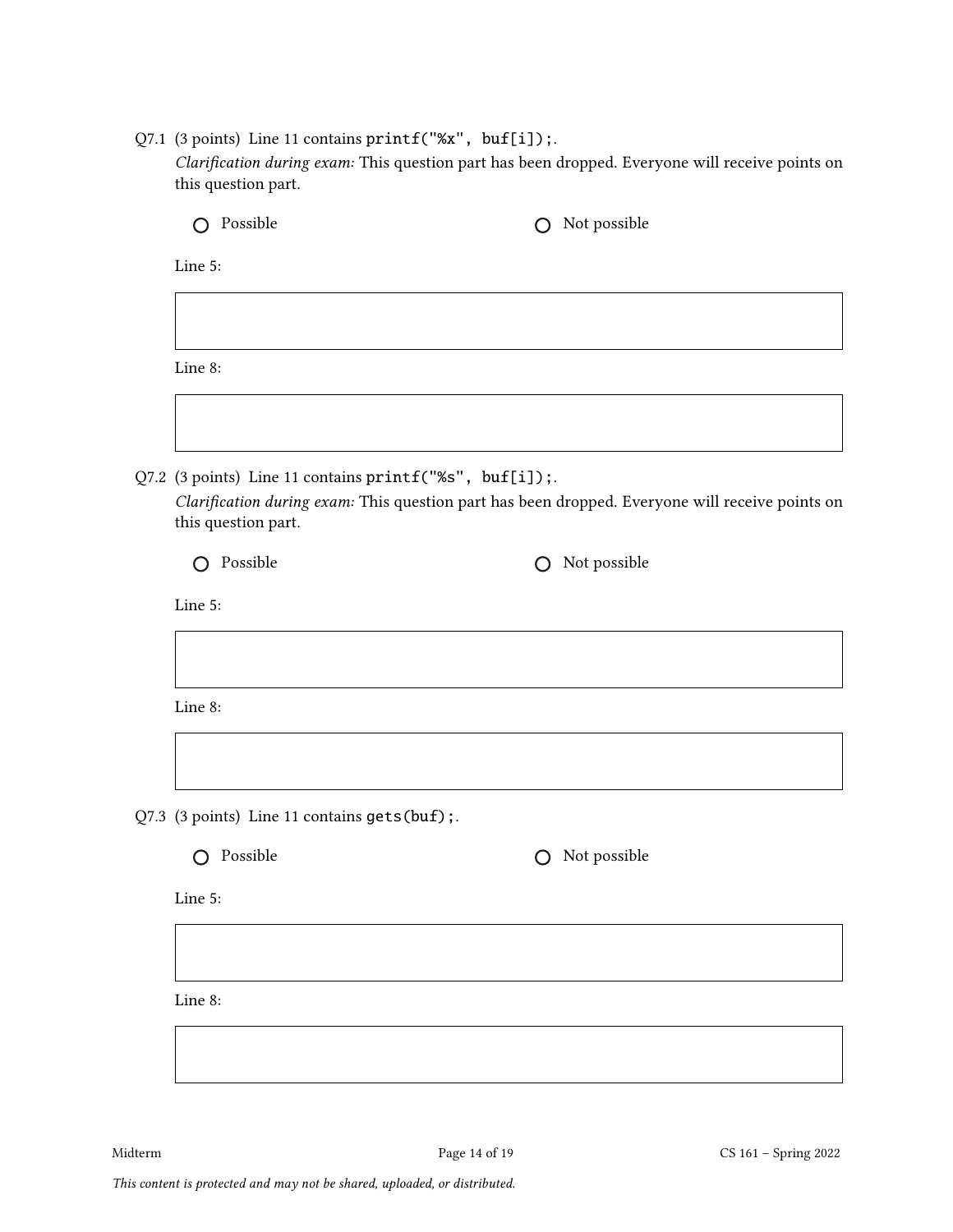Q7.4 (3 points) Line 11 contains printf("%s", buf);.

O Possible C Not possible

Line 5:

Line 8:

Q7.5 (5 points) For this subpart only, enter an input that allows you to leak a single character from memory address 0xffffd8d7. Mark "Not possible" if this is not possible. Line 11 contains printf("%c", buf[i]);.

| O Possible |
|------------|
|------------|

 $O$  Not possible

Line 5:

Line 8:

Q7.6 (6 points) Line 11 contains printf(buf);

O Possible C Not possible

Line 5:

Line 8: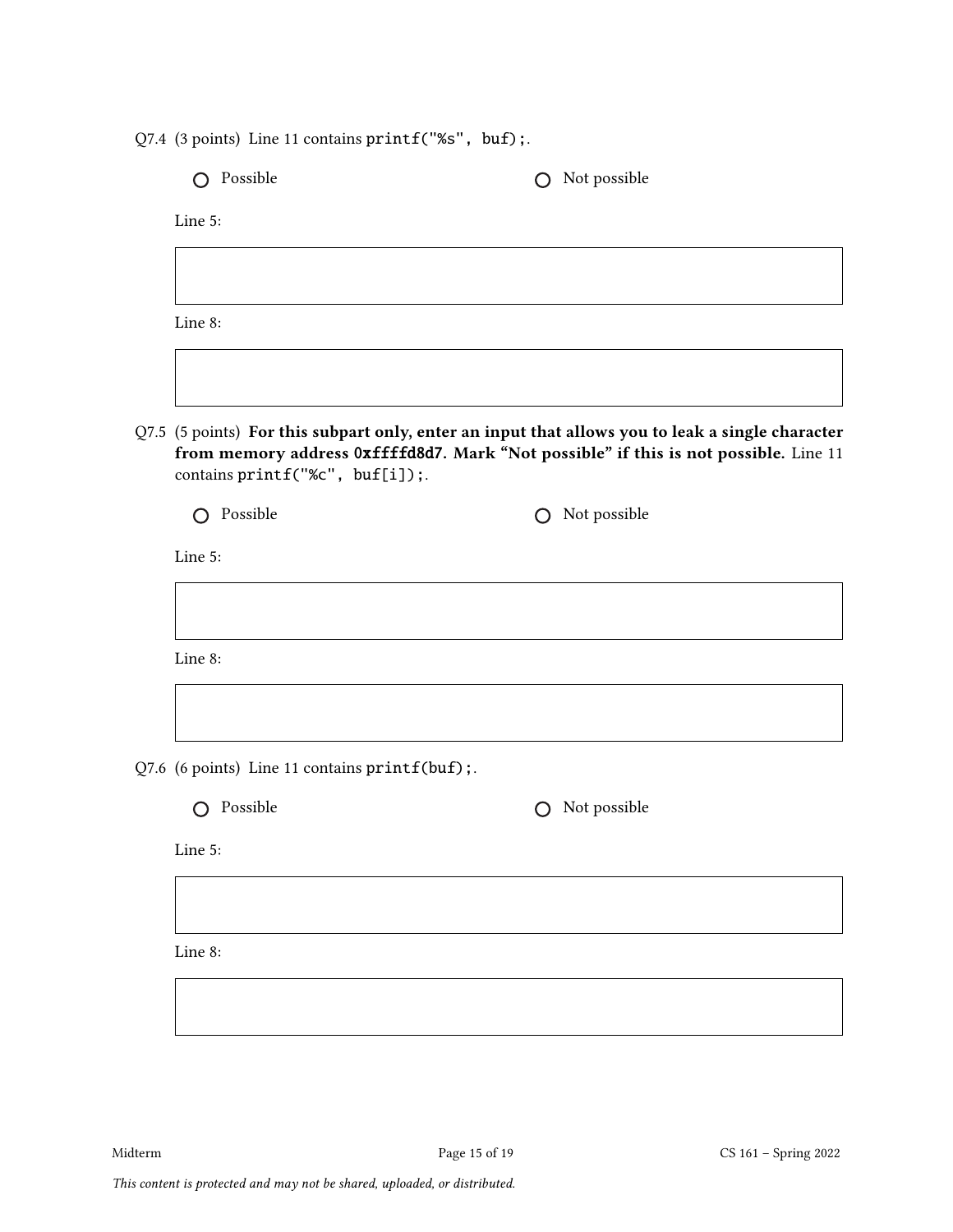Q7.7 (6 points) Line 11 contains printf(i);.

 $\bigcirc$  Possible  $\bigcirc$  Not possible

Line 5:

Line 8: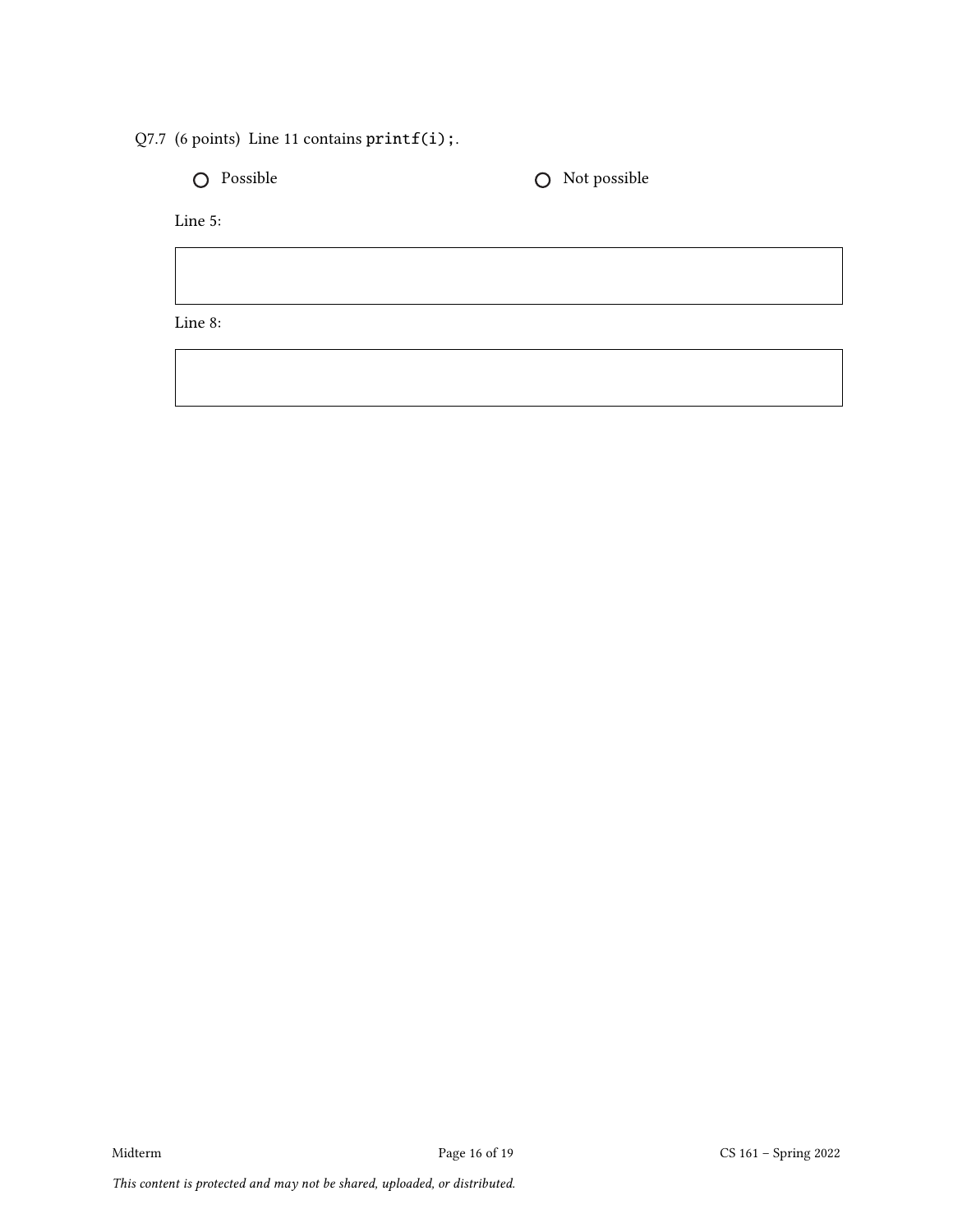### Q8 Copperhead (26 point)

Consider the following vulnerable C code:

```
1 struct vtable {
2 \vert void (*\text{ his}) (void); // function pointer
3 void (* snack ) (void); // function pointer
4 void (* bite ) (void); // function pointer
5 };
6
7 struct snake \{8 char name [16];
9 \vert struct vtable *vtable_ptr;
10 };
11
12 void snake_bite (void) { printf ("ouch!\n"); }
13 void viper_bite (void) { printf ("ouch + venom!\n"); }
14
15 int main (void) {
16 struct v table snake_v table = { NULL, NULL, snake_bite };
17 \vert struct vtable viper_vtable = { NULL, NULL, viper_bite };
18 struct snake copperhead;
19 char venom \lceil 32 \rceil;
20 int i:
21
22 \vert /* Make copperhead. */
23 copperhead vtable ptr = &viper vtable;
24 fgets (venom, size of venom, stdin);
25 for (i = 0; i <= 16; i++) {
26 copperhead . name [i] = \text{venom}[i];27 }
28
29 copperhead . v table _ptr -> bite ();
30
31 return 0;
32 }
```
Assume you are on a little-endian 32-bit x86 system. Assume that there is no compiler padding or saved additional registers in all questions. Assume there are no memory safety defenses enabled.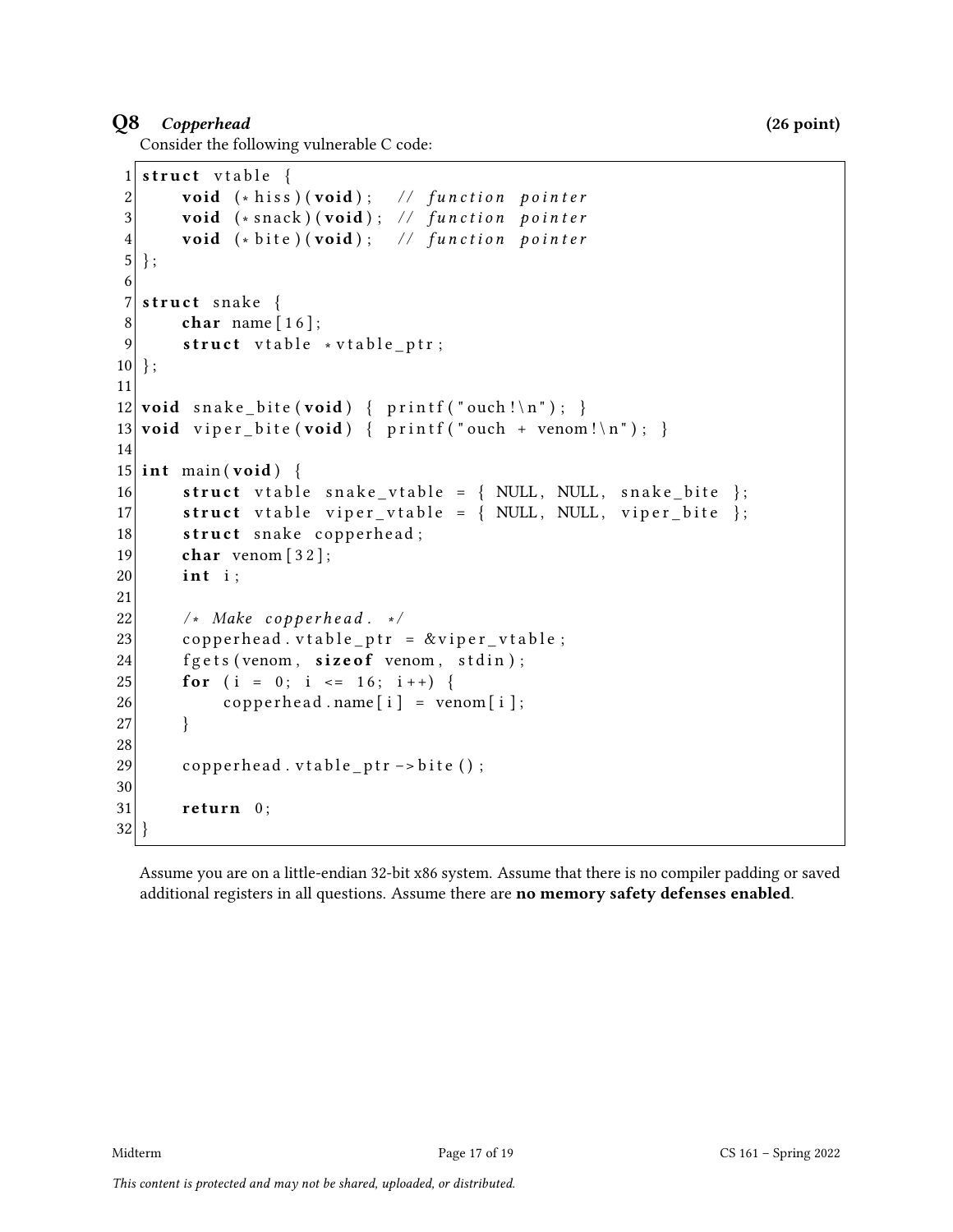Q8.1 (5 points) Fill in the following stack diagram, assuming that the program is paused at Line 22. There are no extra rows. Each row should contain one struct member or variable from the following (not all options will be used):

| copperhead.name   |  | copperhead.vtable_ptr | address of fgets   |  |
|-------------------|--|-----------------------|--------------------|--|
| i                 |  | address of printf     | snake_vtable.bite  |  |
| snake_vtable.hiss |  | snake_vtable.snack    | venom              |  |
| viper_vtable.bite |  | viper_vtable.hiss     | viper_vtable.snack |  |
|                   |  | <b>Stack</b>          |                    |  |
|                   |  | RIP of main           |                    |  |
|                   |  | SFP of main           |                    |  |
|                   |  |                       |                    |  |
|                   |  |                       |                    |  |
|                   |  |                       |                    |  |
|                   |  |                       |                    |  |
|                   |  |                       |                    |  |
|                   |  |                       |                    |  |
|                   |  |                       |                    |  |
|                   |  |                       |                    |  |
|                   |  |                       |                    |  |
|                   |  |                       |                    |  |

Q8.2 (3 points) Which of the following lines contains a memory safety vulnerability?

| $\bigcirc$ Line 12 | $\bigcap$ Line 23  |
|--------------------|--------------------|
| $\bigcirc$ Line 16 | $\bigcirc$ Line 24 |
| $\bigcirc$ Line 19 | $\bigcap$ Line 25  |